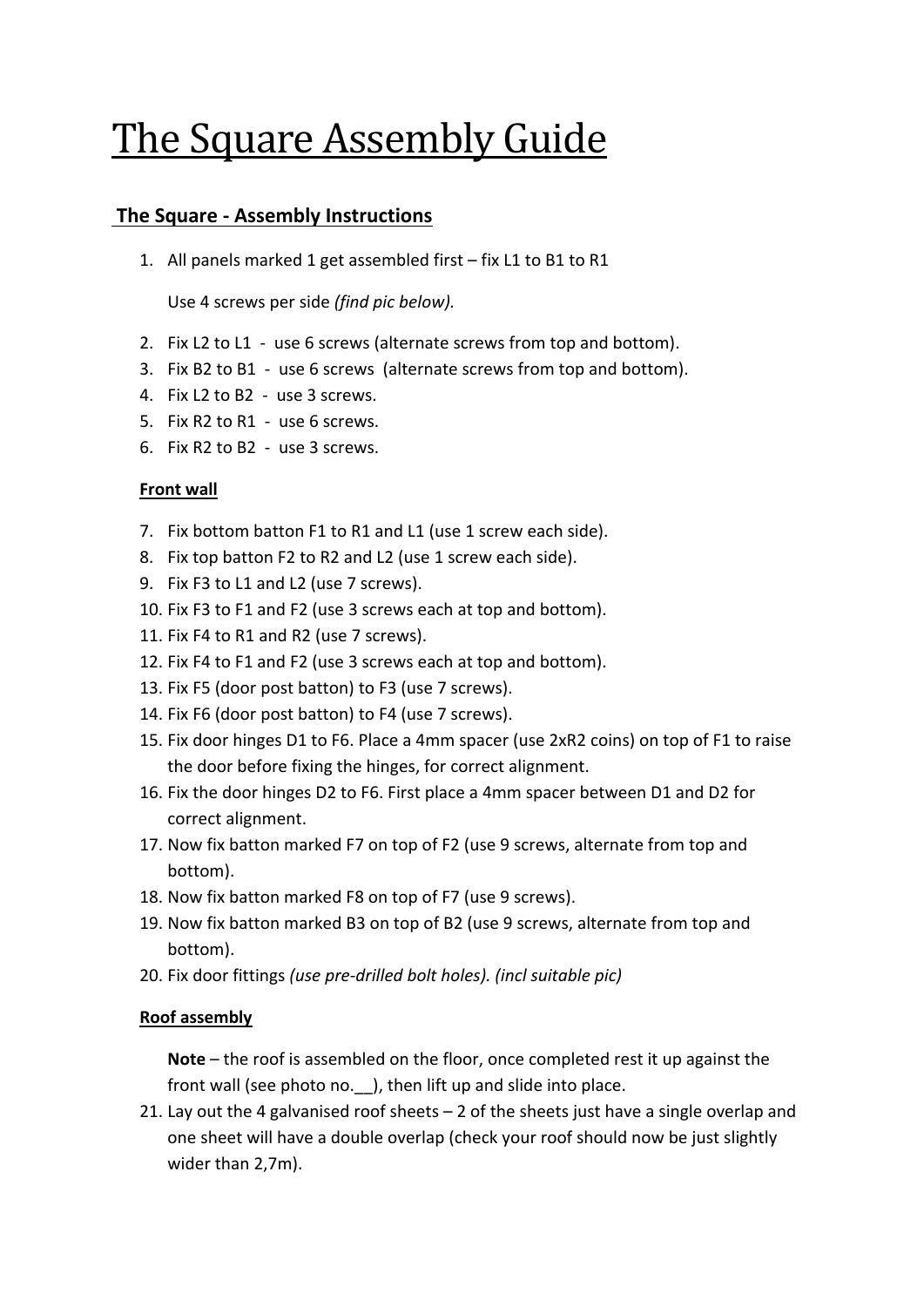- 22. Now place the 3m roof battons marked R2, R3, R4 underneath each of the 3 roof sheet joins.
- 23. Now hammer in 4 roofing nails (equally spaced see diagram) to join the roof sheets together.
- 24. Now place the 3m roof battons marked R1 and R5 under each edge of the roof sheets – now hammer in 4 roof nails into each batton (see diagram no….).
- 25. Your roof is now ready to be lifted up and slide into position on top of the walls. Allow an equal overhang over the front and back walls.
- 26. Now fix your roof down onto battons F8 and B3 using roofing screws hammered through each ridge of the roof sheeting (see roof diag.).

#### **Fix side facias**

27. Fix each facia plank to the side walls L2 and R2 to close up the gap created by the sloping roof. Make sure the facia plank fits snugly underneath the roof sheeting before screwing down to ensure no water drips inside.*(incl suitable pic).*use 5 screws on top and 5 screws on bottom of fascia plank to fix it securely.

#### **Seal joints**

28. Make use of the exterior joint sealer provided to ensure all joins between the boards/walls/corners are sealed off to prevent leaks.

#### **Seal outside walls**

- 30. Use the clear (water based) sealer provided to seal all 4 external sides of the square. Use a large paintbrush and paint sealer on all wall panels and any exposed wooden battons. The first coat will use up approximately 65% of the sealer. Allow first coat to dry then apply a second coat. We recommend the square is sealed every 3 years.
- 31. Should you wish to paint your Square ensure the boards are dry, use an alkali resistant primer or plaster primer. Overcoat with the colour of your choice.

#### **Mount The Square to the floor**

We recommend The Square is anchored to your floor.

Depending upon floor type, a standard nail and anchor can be used, or make use of steel pegs to ensure the walls are adequately anchored into the ground beneath The Square.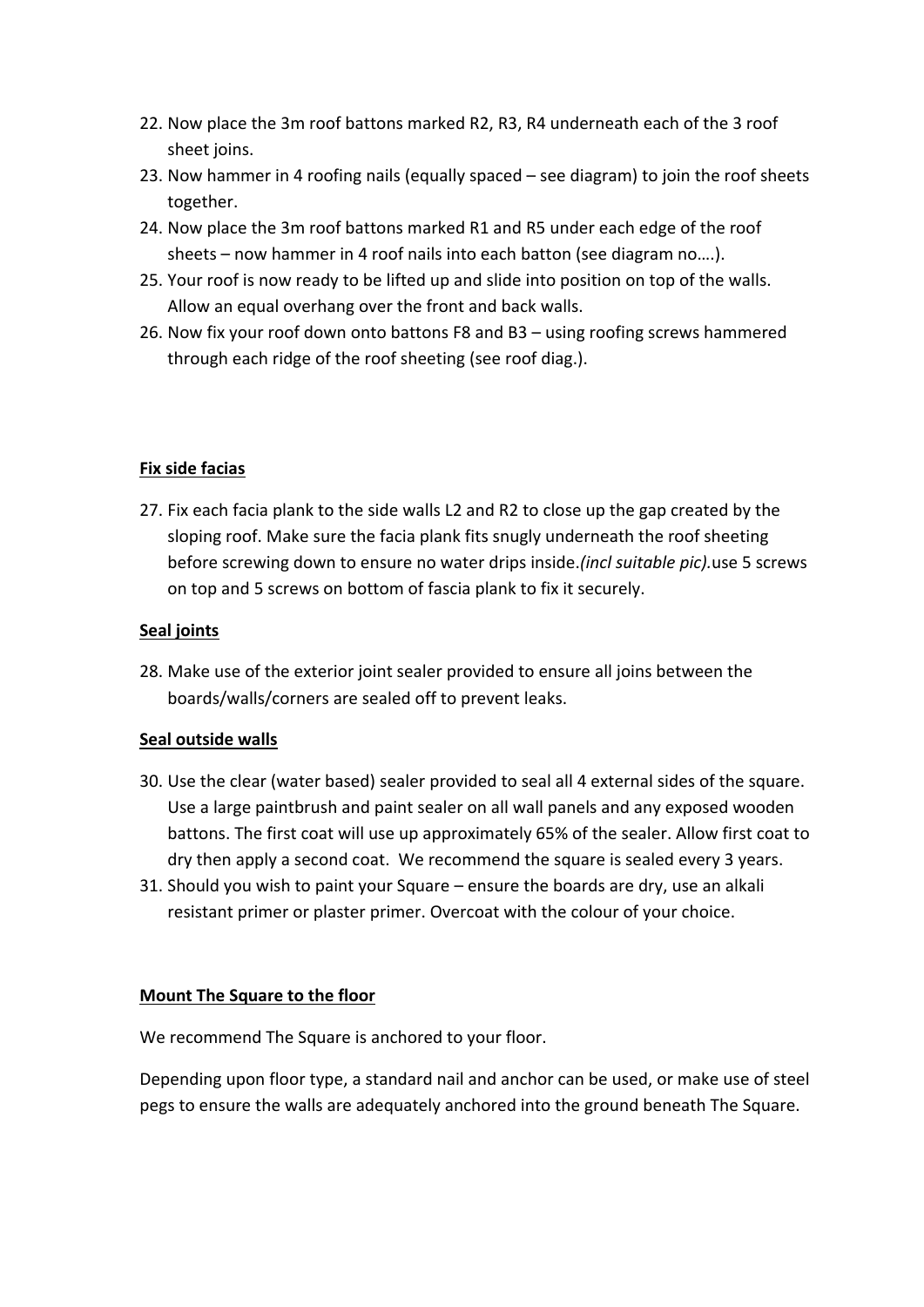

 $\lambda = \lambda e f E$  $R = \text{Back}$ <br> $R = \text{Right}$ <br> $F = \text{Front}$ <br> $D = \text{Door}$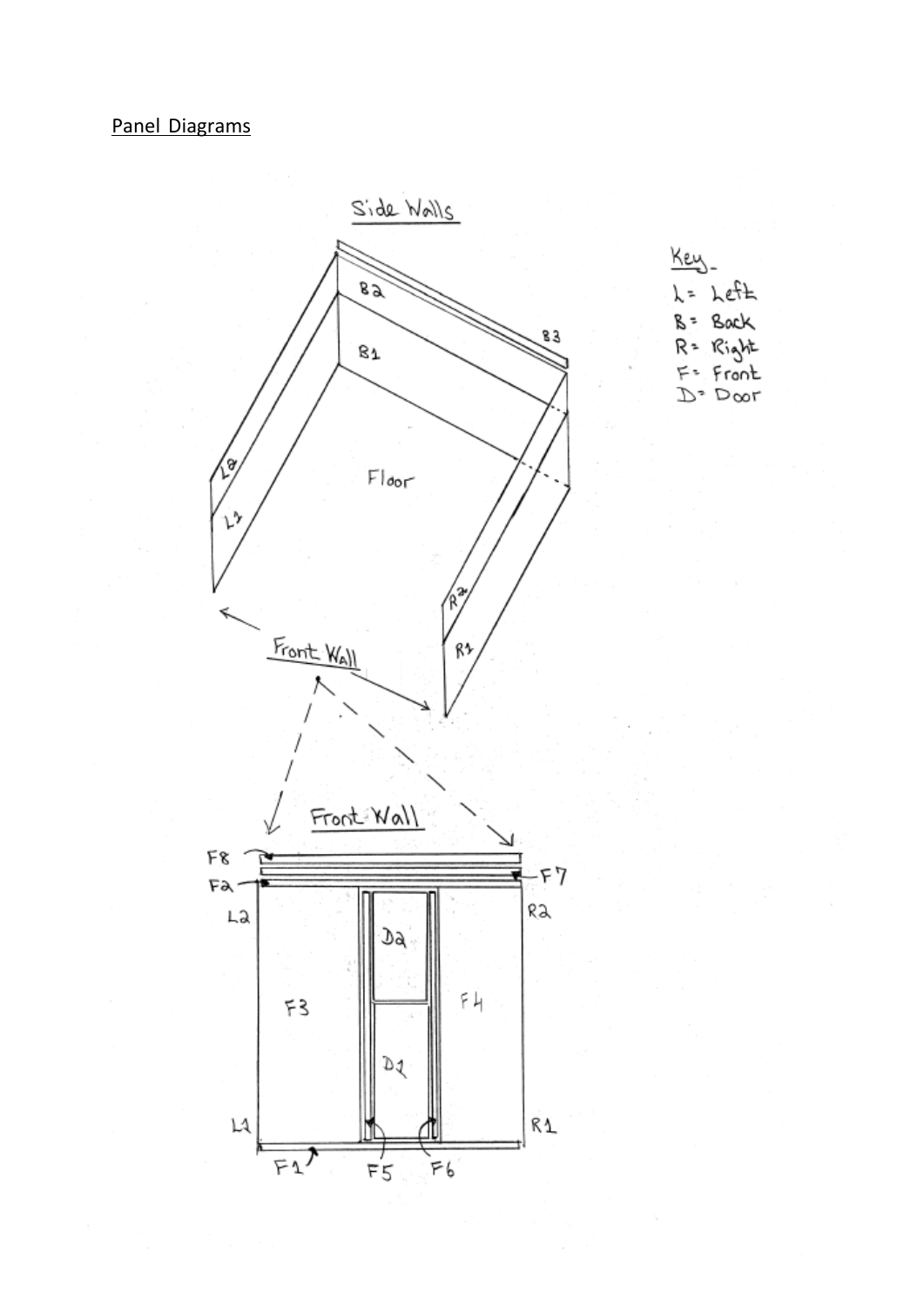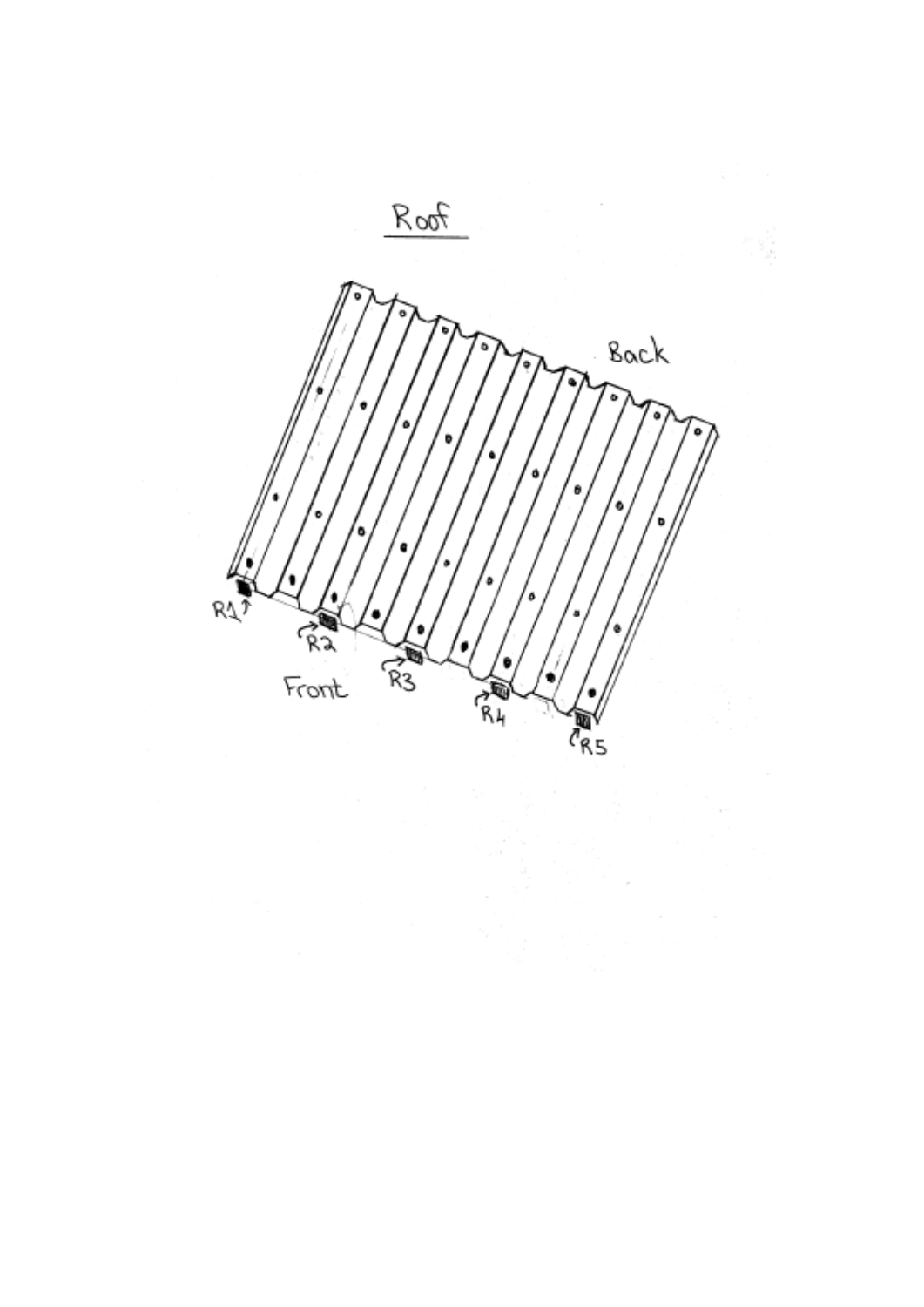## Assembly photos





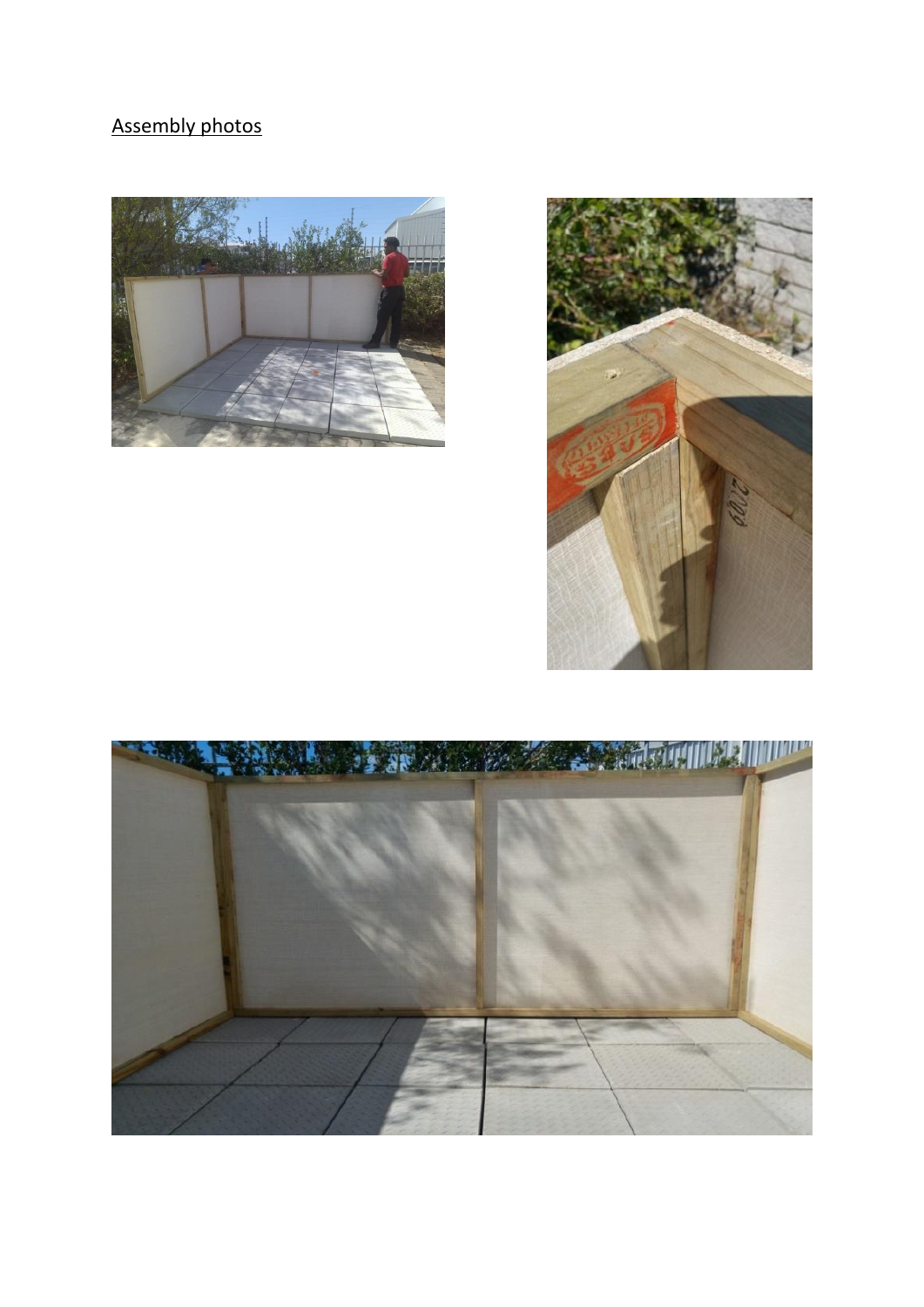